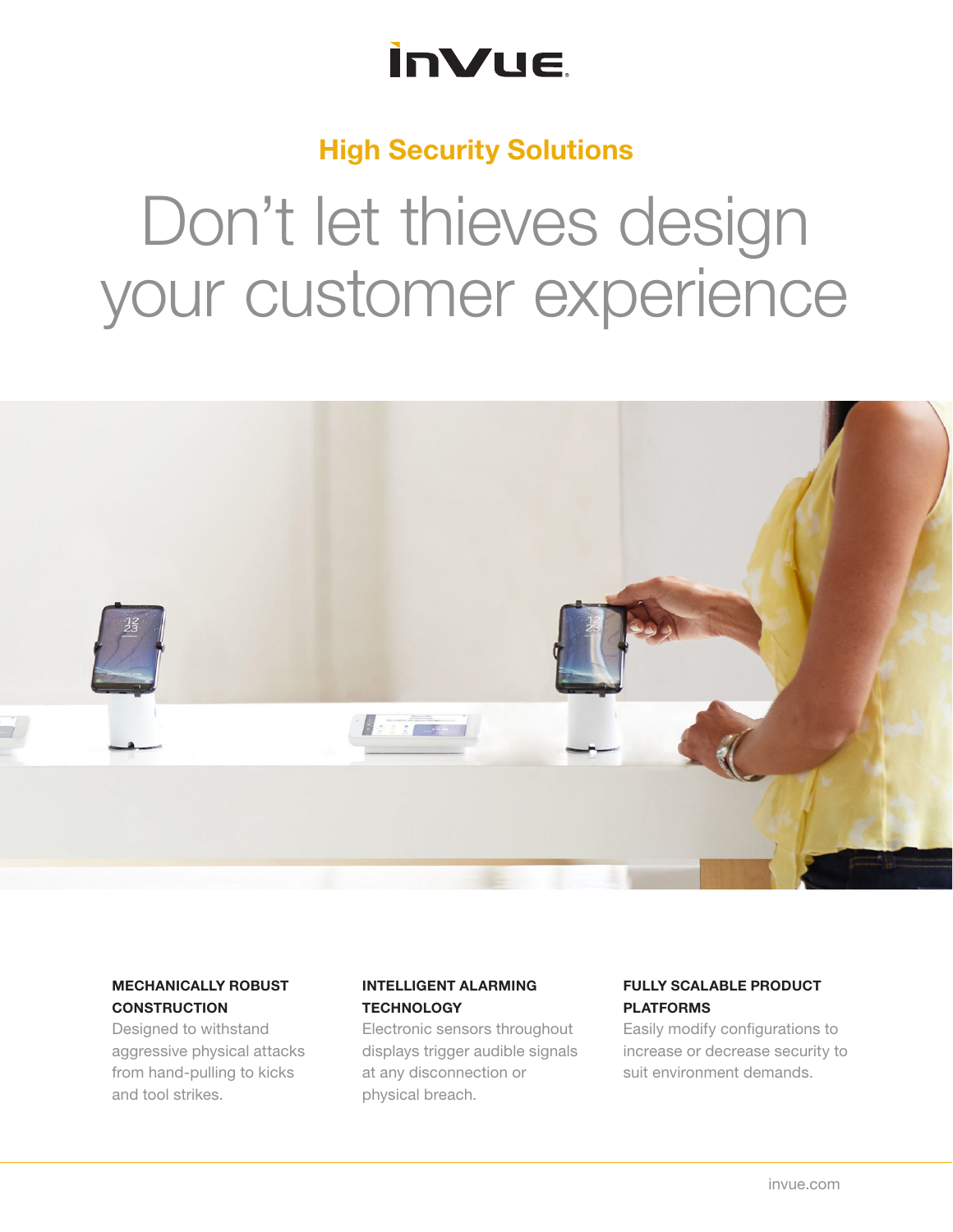## **InVue**

InVue's high security solutions provide powerful security that return control and safety back into the hands of the store.

## Handheld Electronics

Protect valuable phones and tablets with InVue's OneKEY compatible OnePOD high security display stands. A clean, consistent design houses a range of security levels to choose from.

#### ONEPOD

Industry-leading steel construction stand and sensor. Options for a high security recoiler, complete lock down in a fixed position, 4-way unibody security arms, and quick release for nightly merchandise removal.



## **Smartwatches**

Protection for smartwatches and wearables. Create engaging displays with superior protection and built-in charging. InVue's solutions for smartwatches and wearables provide an optimal customer experience, without sacrificing security.

#### ONEPOD WEARABLES & HSW100

OnePOD Wearable's open hoop design houses a recoiler that maintains security without obstructing the product experience. HSW100 is a heavy-duty stand with a clean, low-profile design that reduces theft access points. This powerful stand offers scalable security that won't affect the overall display.





## High-Value Displays

Secure protection for a wide range of merchandise on display.

#### ZIPS

The versatile Zips solution can withstand 150lbs of pull force and is the most flexible option for powered and non-powered merchandise. Available with high-security sensors and brackets, as well as a choice of alarm units.